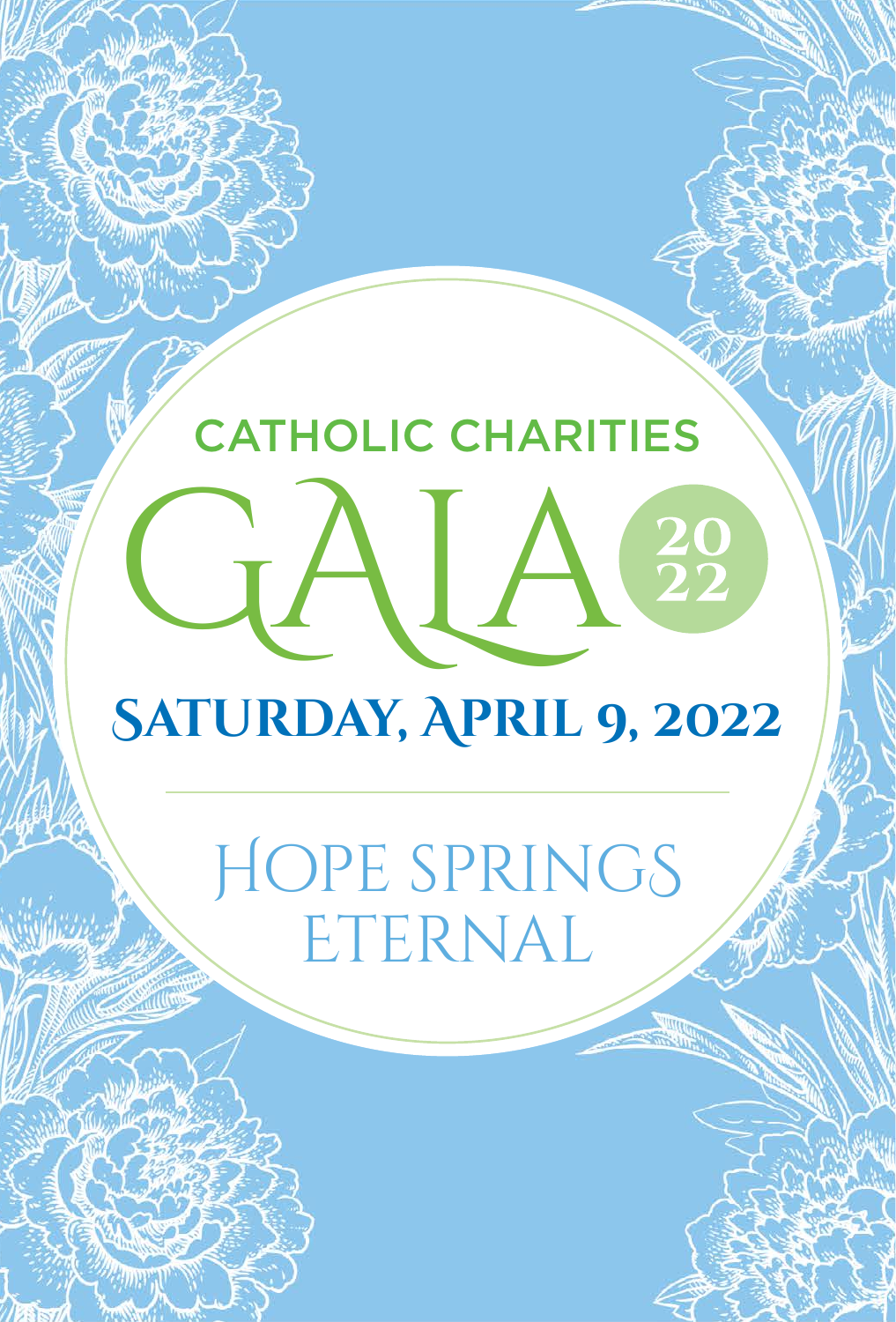$\mathbf{u}_1$ 

**Rev. Msgr. John J. Enzler** President & CEO and **Catholic Charities Gala Co-Chairs** Maria Andreas Guadalupe Amanda and Austin Herndon Lizzy and Billy McMurtrie Meghan and Eddie Quinn

request the pleasure of your company in person or virtually for the

CATHOLIC CHARITIES GALa

> Saturday, April 9, 2022 6:00 PM

**Marriott Marquis Washington, DC** 901 Massachusetts Avenue, NW Washington, DC 20001

Cocktail reception, dinner and dancing to the sounds of **The Legwarmers**

Black Tie Valet Parking | Uber Discount Code: CCGALA2022

**In person attendance requires, proof of vaccination. Please visit the gala's website to review vaccine requirements.**

**RSVP by Friday, March 25, 2022** CatholicCharitiesDC.org**/GaLa**